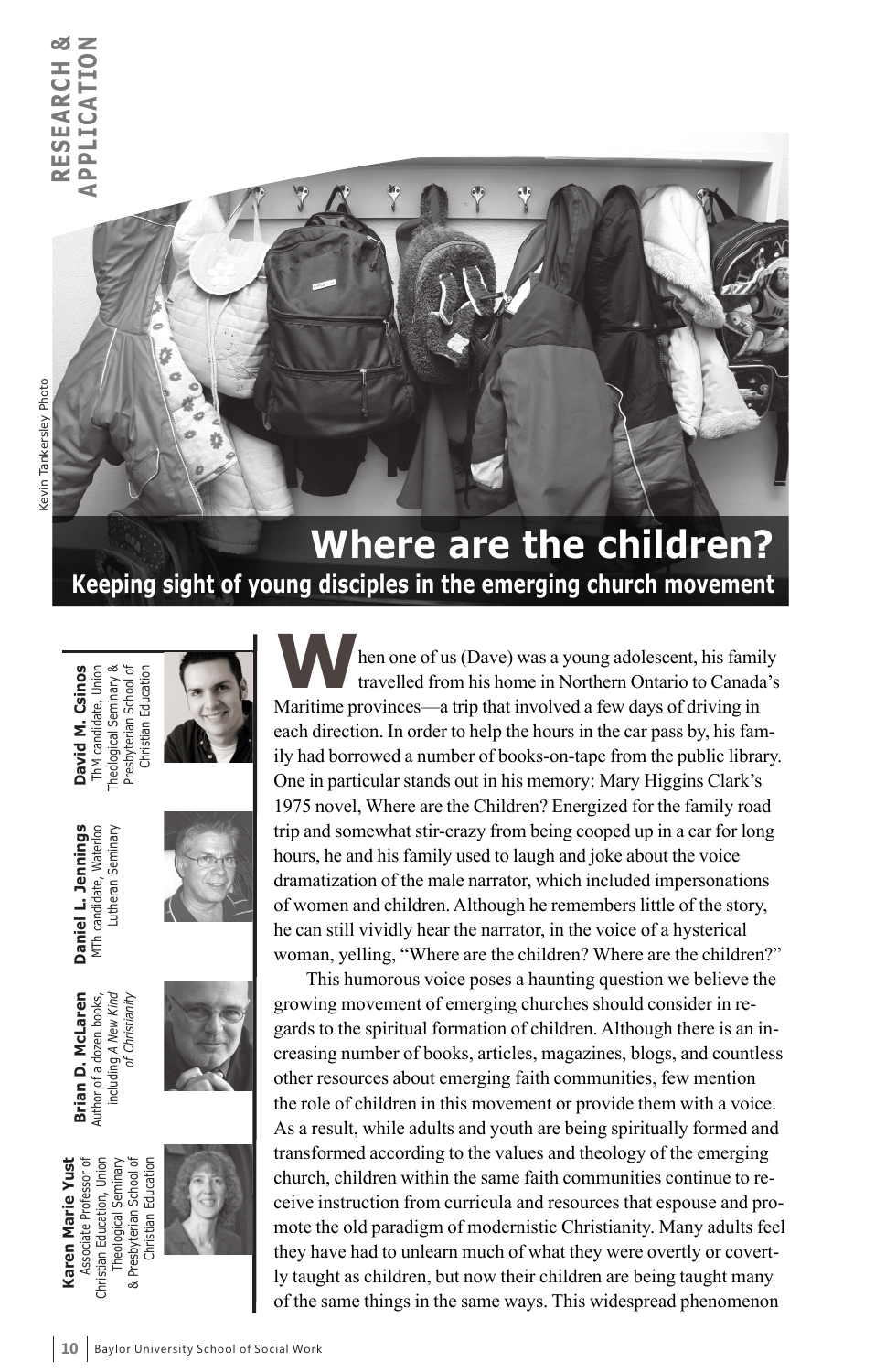is frustrating pastors, leaders, and parents around the globe. Yet there continues to be silence regarding the spiritual formation of children within this movement. Through this essay, we the authors—an emerging church leader and apologist (Brian), a children's spirituality scholar (Karen-Marie), a student of child theology and spirituality (Dave), and a concerned church leader (Dan)—want to take a necessary step in speaking about the spiritual formation of children within the emerging church movement.

Our contribution through this essay is by no means an exhaustive response to the lack of emerging voices speaking out for children. Nor is it the first response. Earlier

in this decade, Ivy Beckwith noticed that, "Somewhere in our sincere quest to help children know and love God and live a life in the way of Jesus, we've lost our way" (Beckwith, 2004, p. 11). Through her book, Postmodern Children's Ministry, she began a conversation regarding the spiritual formation of children in emerging church culture. Yet apart from Postmodern Children's Ministry and her recent book, Formational Children's Minis-

try, little has been said since the former book was released in 2004.

This article offers another voice for exploring how emerging communities can nurture the spiritual formation of children, and it serves as a second starting point for further thought, research, and advocacy on behalf of those children who remain voiceless within this movement. What we wish to present in this essay are practices and approaches to ministry that we believe to be foundational in nurturing the spirituality of children in emerging churches, and we invite into needed conversation parents, professional and volunteer educators, children themselves, and all disciples, since we all carry the call to pass on the way of Jesus to future generations.

When churches segregate children, they betray by their behavior a greater confidence in the liturgies of the modern classroom than in the formative practices of the worshipping community.

## **IDEA 1: CREATE AN ENVIRONMENT OF INCLUSIVITY**

There is a tendency in churches to speak of children's importance in the faith community yet also relegate them to separate programs in church basements. While congregations may think they are helping children by providing "age-appropriate" teaching, they are actually doing children a disservice by limiting their contact with the central practices, symbols, and rituals that define the faith community. When churches segregate children, they betray by their behavior a greater confidence in the liturgies of the modern classroom than in the formative practices of the worshipping community. Christian teaching and learning requires

> much more than the giving and receiving of the facts, figures, and doctrines often stressed by a "schooling-instructional" paradigm of Christian education. Learning to be a follower of Christ involves a complex process of religious socialization in which children and newcomers to a community form their Christian identity through interactions with several strata of the community. Historic and contemporary religious educators such as

Horace Bushnell, George Albert Coe, John Westerhoff, and Thomas Groome have all stressed the importance of learning through socialization in the church community. Groome (1980) writes, "if self-identity is shaped by interaction with a collectivity, then to become Christian selves requires that we have socializing interaction with a Christian faith community which is capable of forming us in such faith" (p. 115). Therefore, in order for such a process of Christian socialization and identity-formation to occur, children need access to the full strata of practices, rituals, symbols, and relationships—whether formal or informal—that define a Christian community within the context of the complete community.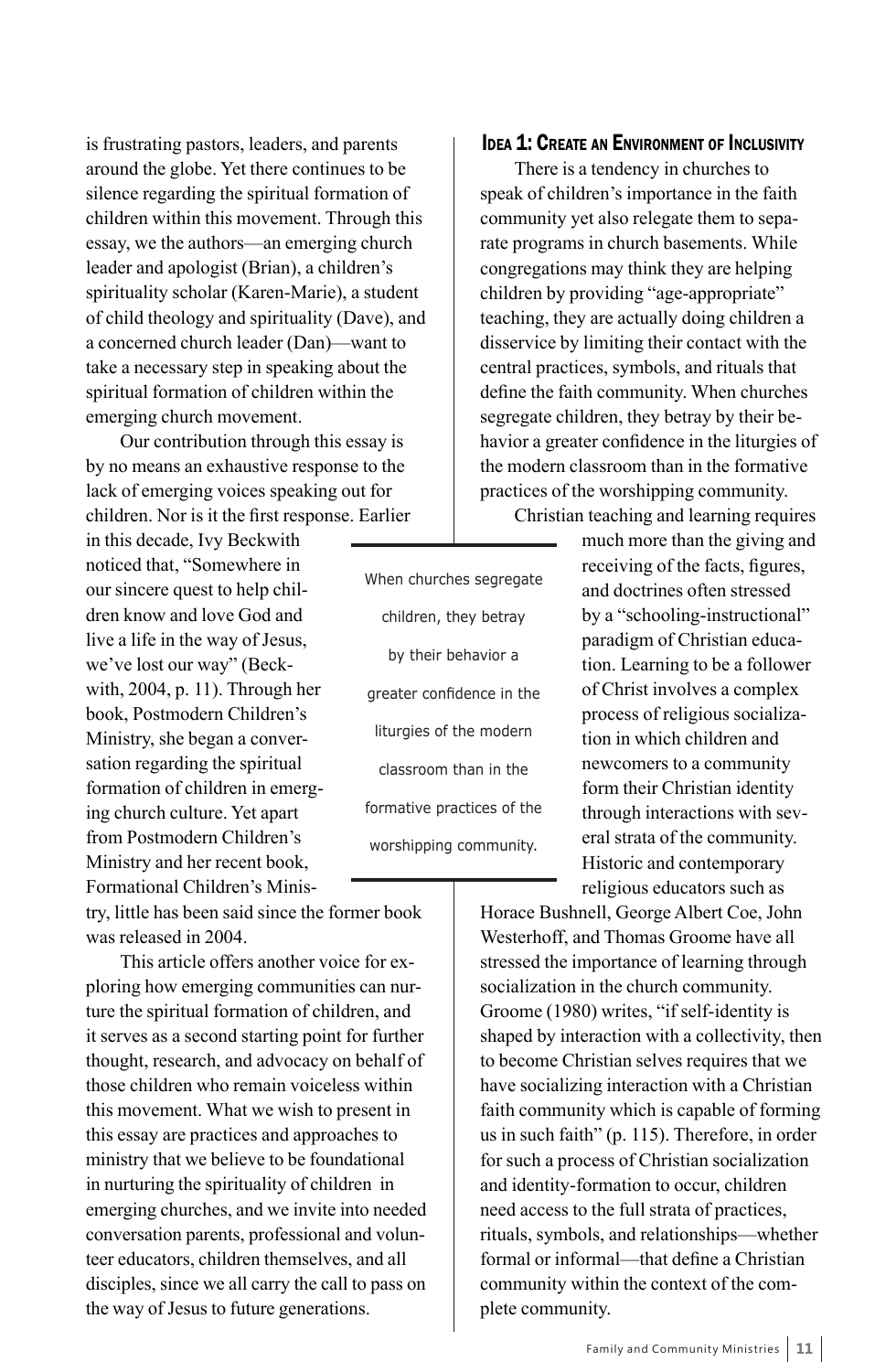Almost 150 years ago, Bushnell (1888) stated that the true notion of Christian education is "That the child is to grow up a Christian, and never know himself [or herself] as being otherwise" (p. 4, emphasis original). This ideal of identity formation through full immersion experiences in a community of Christian discipleship can be embraced by many emerging communities. Even those of a more baptistic persuasion, who emphasize the importance of a conversion moment in life, may appreciate how children's exposure to many aspects of congregational life increases their desire to know and embrace the God at the center of Christian worship, fellowship, and service. While liturgical churches have typically used a gradual-socialization model of spiritual formation, conversional churches have typically used a decision/ follow-up model. It is becoming more clear to us that gradual-socialization churches need to call children and young adults to intentional commitment and conversional churches need to attend to the gradual identity formation of disciple-making as modeled in Jesus' three years with his disciples.

Such an approach should not be completely foreign to those familiar with the Hebrew Bible. In Deuteronomy, for instance, God tells Israel to "Impress [the commandments] on your children. Talk about them when you sit at home and when you walk along the road, when you lie down and when you get up. Tie them as symbols on your hands and bind them on your foreheads. Write them on the doorframes of your houses and on your gates" (Deuteronomy 6:5-9, Today's New International Version). This passage suggests that children are to be taught through their interaction with the adults in their community. Indeed, in the Hebrew Bible, children are seen as important and necessary members of the community of faith (Csinos, 2007, p. 99). Furthermore, the liturgies of the Jewish festivals and feasts speak of children in the midst of the larger faith community. For example, during Passover, the wonderful narrative of God's liberation of the Israelites

from slavery cannot be told until the youngest child asks why those assembled are performing the rituals associated with the feast.

We are not arguing that children should never engage in spiritual formation apart from the larger community. At times, it is appropriate for children to meet separately for instruction and reflection especially tailored to their age-level needs and capabilities. However, the presumed importance of formal instruction has caused many churches, including emerging communities, to regularly exclude children from key congregational practices in order to teach them in "age-appropriate" educational models in spaces that are occupied solely by children. Such practices of segregation implicitly teach children that they are not a part of the wider faith community and that knowing the right information and being an adult are necessary for a "real" relationship with God.

 Learning through socialization occurs as children observe others who model the world views, values, and practices that are fundamental to the faith community. Especially important are contexts in which young people hear older people share honestly their stories of doubt, struggle, and failure, along with their most profound experiences of joy and triumph. Such embodiment of the community's ethos can be carried out by children's parents, as well as other adults in the congregation, for it is through encounters with such role models that the identity of children can be further formed and developed.

If emerging churches are to help their children to become devoted followers of Jesus, then it is important for them to demonstrate the practices and values that they want their children to internalize. Joyce Mercer (2005) has pointed out that "Every child always exists in multiple and often competing communities exercising formative, shaping influences on the child's identity" (p. 174). In order for the faith community to become the primary influence on the identity-formation of children, churches can welcome children into the wider community and grant them ac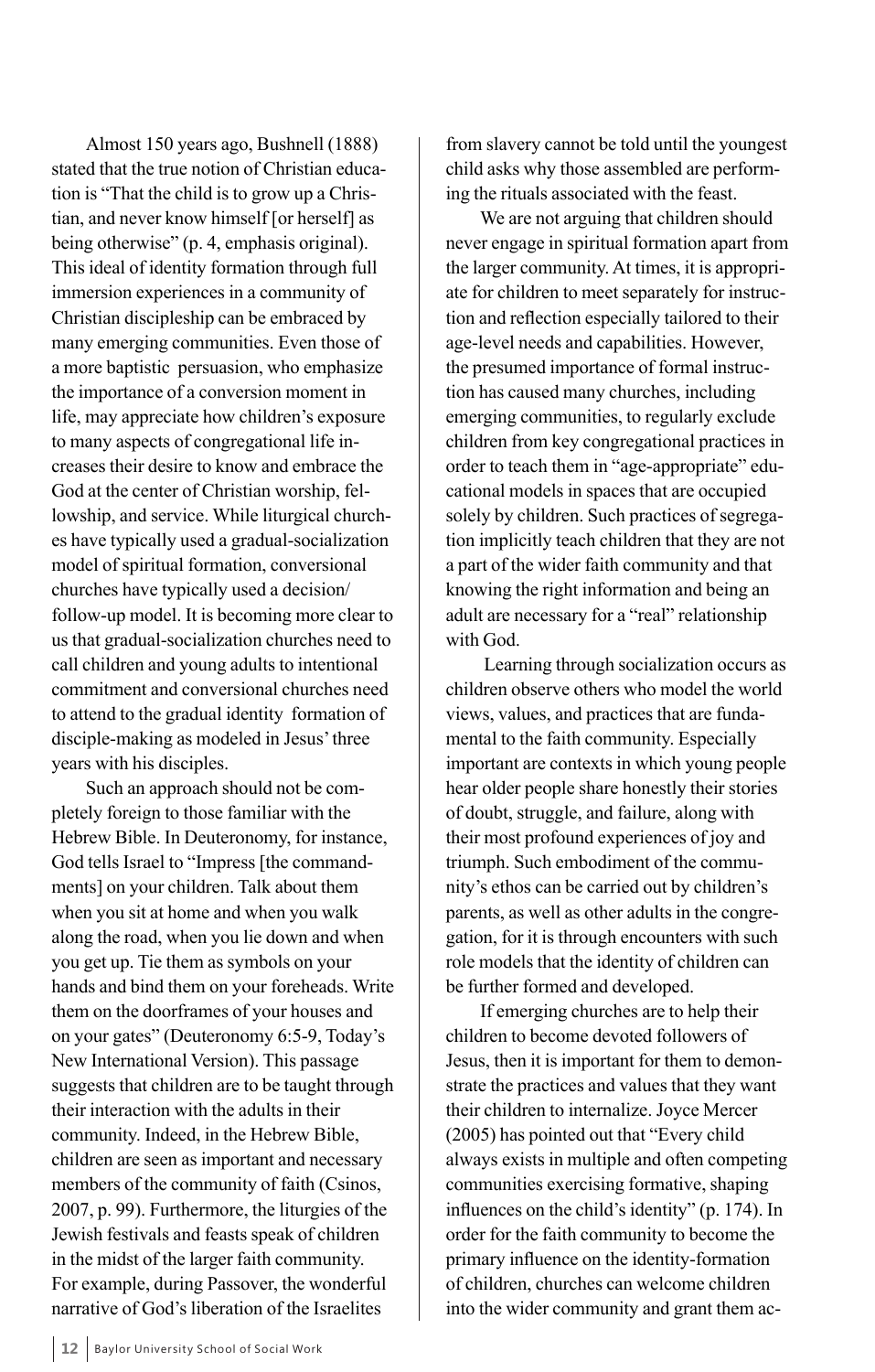cess to the entire gamut of practices, values, and world views that define the community, as well as adults who embody them. In such communities, children learn that they are valuable to the body of Christ, which, using the words of Jean Vanier, is "called to be a body where everybody is important" (Pascal, 2002). Parents are especially positioned to demonstrate the lifestyle of a follower of Jesus, for they, along with other primary caretakers, have a strong formative role in the spirituality of their children. Socialization into a Christian way of life, therefore, requires that congregations teach adults to

ogy (being) emerged, separating what one knows from whom one is and what one does. Indeed, Thomas Groome (2002) has stated that "the whole Enlightenment enterprise and thus modernity assumed that what we know need have little impact upon our 'being'. (I mean 'being' as both noun and verb, who we are and how we live.)" (p. 589). From a modern perspective, it is entirely possible for one to know about the Christian faith and life without putting any of this knowledge into practice.

As modernity draws to a close, the emerging church needs a model that not only pres-

embody the values and practices that they want to pass on to children. In addition, congregations can intentionally embrace the oath that they take as a child is dedicated or baptized. The liturgies for such rituals typically include a congregational pledge

that all members of the community will take responsibility for the raising of the child in the Christian faith.

Furthermore, it is important for churches to break out of a "Sunday morning is church" understanding of the faith community. If congregations instead define church as the people of God, wherever two or three are gathered in the name of the Lord, then children are by definition a part of any practices and activities in which the community engages, such as home churches or cell groups, acts of service or outreach, and congregational meals. By spending a great deal of time engaged with other members of the faith community, children are more likely to identify with and embrace the values of that community.

## **IDEA 2: RETURN TO CATECHESIS**

During the Enlightenment, a dichotomy between epistemology (knowing) and ontolents faith concepts to children, but also inducts them into a Christian way of life. Speaking about discipleship within the church in general, David Fitch (2005) has argued that the church must (re)discover the ancient Christian practices of catechesis. We see great

promise in this approach with children.

In the ancient world, the early church used forms of catechesis as a way of instructing those who were new to the Christian faith. Converts gained an intellectual understanding of key Christian tenets while learning how to live the Gospel and participate in the community's rituals. Catechetical models of education usually lasted at least two or three years and formally ended with participants' baptisms (Torrence, 1963, p. 85). Many of the early church fathers, including St. Clement, St. Basil, and St. Jerome, created models of catechesis through which people were educated and inducted into the Christian way of life.

Throughout the history of the church, theologians have continued to speak of the value of catechesis for the spiritual development of children and newcomers. Such notable figures include St. Augustine, John



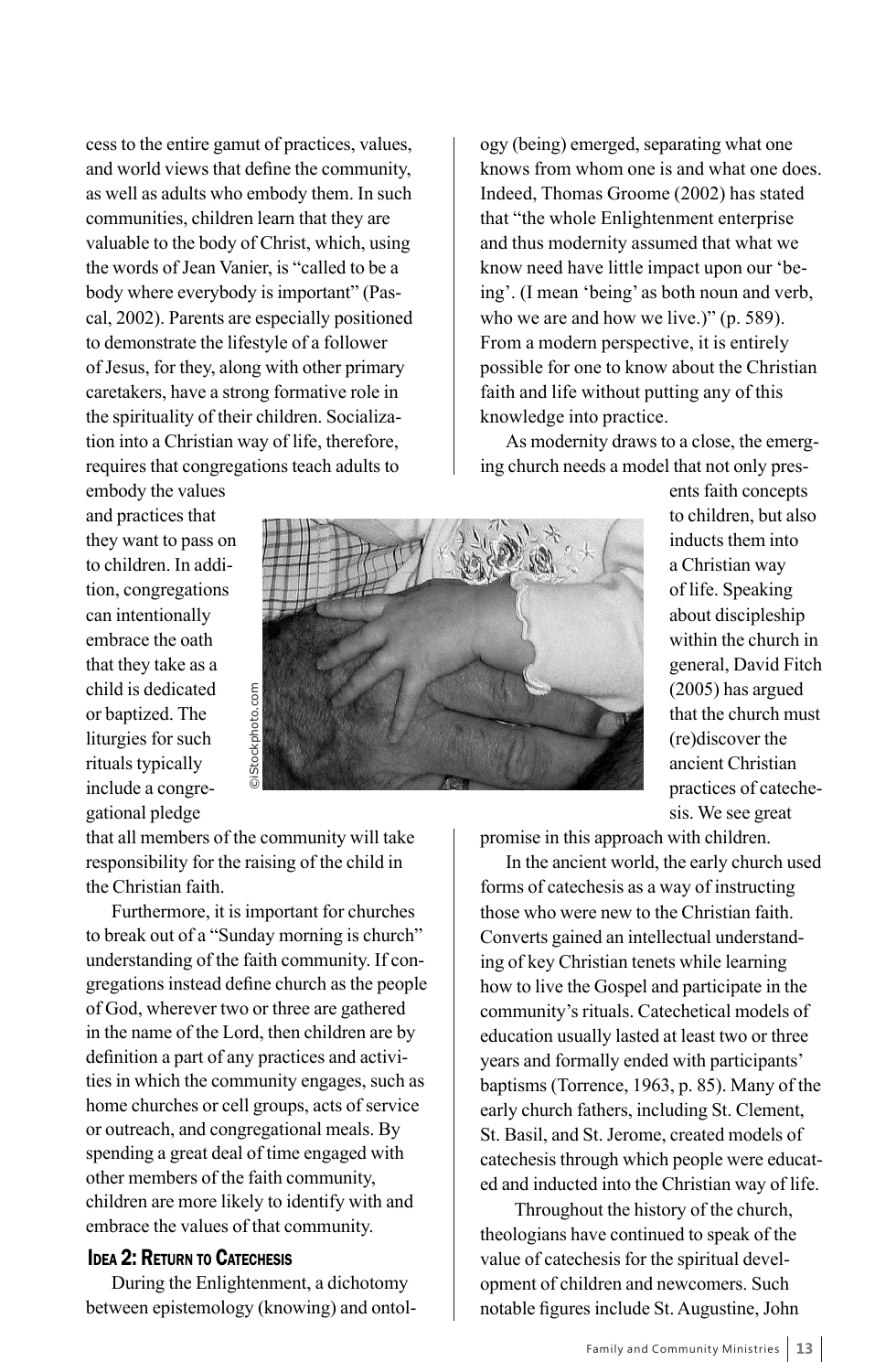Calvin, Karl Rahner, and John Westerhoff. The latter (1977) describes catechesis as:

> a process that is without apology value laden, a process which aims to initiate persons into a particular community with its value, understandings and ways,



a process which aims to aid persons to internalize the community's faith and to adopt this faith as their own.

A primary function of catechesis is to help the faithful individually and corporately meet the twofold responsibilities which faith asks of them: communion with God and communion with one's fellow human beings; that is, to nurture that intimacy of spiritual life which expresses itself in social justice, liberation, and the political struggle for whole community, peace and the well-being of all persons. (pp. 356-357)

Since emerging communities are often concerned with showing love to God through authentic worship and showing love to others by working for peace and justice, Westerhoff's (1977) description of catechesis is a welcome model for nurturing children in emerging congregations. It is echoed in the words of a character in The Last Word and the Word after That: "[T]he purpose of the church in our way of thinking…is to spiritually form people to love God and others and themselves so that they can live life to the full in God's kingdom" (McLaren, 2005, p. 141).

Catechesis in emerging communities can effectively form disciples of Christ if catechumens (those going through the process of catechesis) are included in the wider community of faith through communal worship. Instruction has a place in emerging catechesis as a supplement to worship, which is the primary activity of newcomers to the Christian

community. In what follows, we will describe what catechesis might look like in emerging communities.

# *Catechesis through Modeling the Teachings of Jesus*

David Fitch (2005) has noted that "children need to learn the language and see the ways of life [of the church] modeled in community in order to grow"

(p. 220). In order for holistic and formational catechesis to exist, the community of faith must examine themselves to ensure that they are modeling the life in which they want their children to be formed. Children often follow the examples of the adults whom they encounter both in and out of the community of faith (Yust, 2004, p. 149). Yet Ron Sider (2005) has noted that many Christians (he focuses on Evangelicals) are not living according to the teachings of Jesus. Rather, they continue to divorce, have affairs, and amass possessions, all while neglecting the poor and marginalized. An environment modeling selfcenteredness, exploitation, and narcissism encourages children to take on such characteristics as well.

Therefore, communities of faith might examine themselves with rigor, honesty, and a willingness to change, in order to free themselves of those qualities and characteristics that are contrary to the teachings of Jesus and the kingdom of God. They can resist the systemic and personal sins that so often infect those within the church. In the place of such sinful characteristics, they can add equality, love, peace, justice, mercy, humility, and interdependence. And since failure to live up to the ideal of Jesus is inevitable and frequent, they can model a humble willingness to acknowledge shortcomings as individuals and as a community.

Rather than living like the rest of the world, a church committed to effective catechesis of children can be a community in which living the gospel message and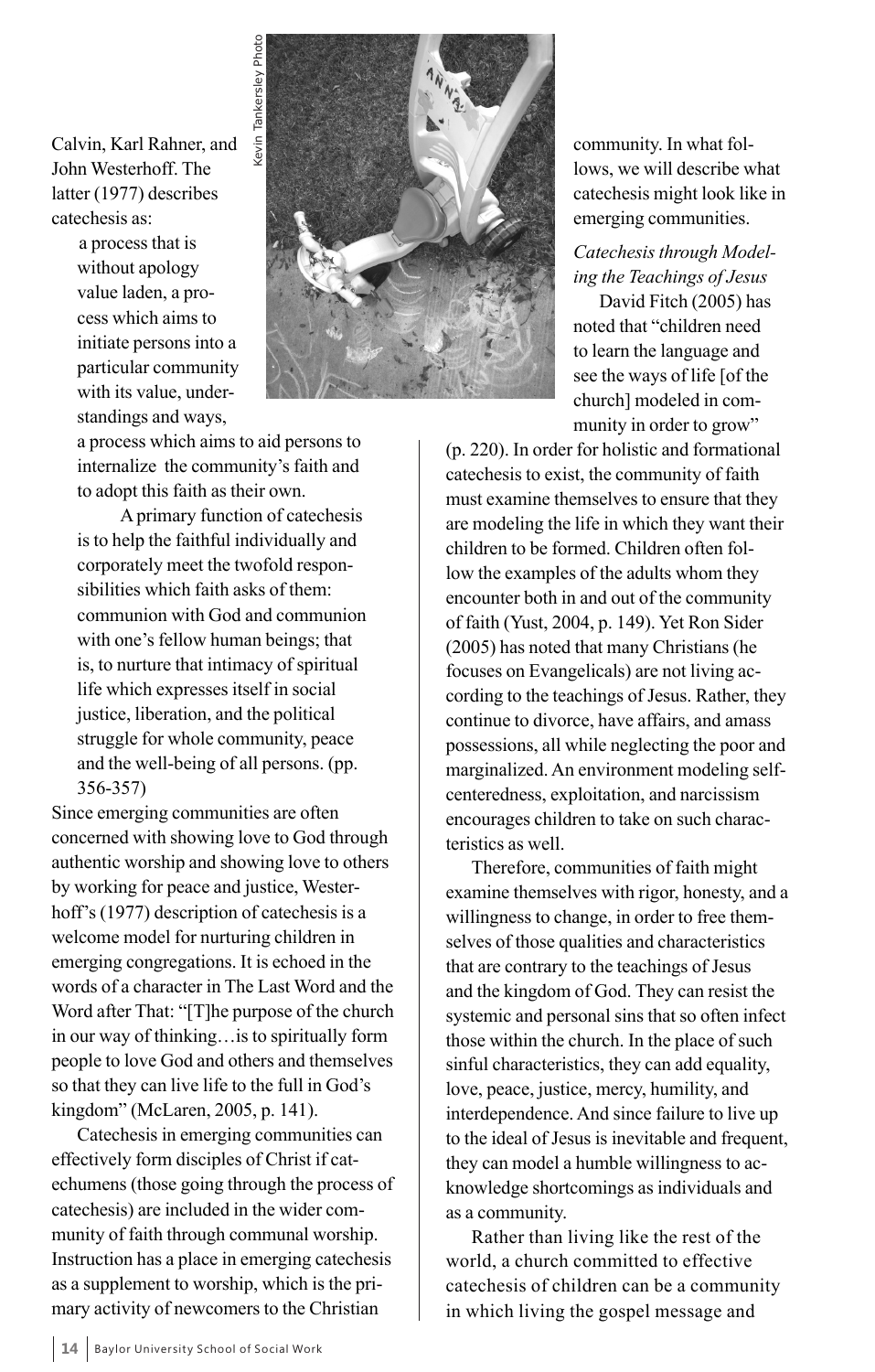the teachings of Jesus is normative; where turning the other cheek is modeled and considered normal for a Christian; where offering hospitality to the "other" (and the Other) is what a Christian does without much inner tension as to whether or not to offer it; where the values of the world are subverted by the values of the kingdom of God. Extending love, shalom, grace, and acceptance becomes what we do because of who we are—followers of Jesus. There is room for great diversity with regard to vocation and understandings of how to live in community, but it is inherent in the emerging church's idea of authentic Christian living that a community will teach what it is, and thus its way of life is of paramount importance.

#### *Grasping the Story through Catechesis*

Second, catechesis can provide an environment in which children can come to understand that God's Story intersects with and informs their own stories. Catechetical models must place a priority not only on the words and actions of Jesus, but also on Christian narratives and the ways in which children find their places within them. All human beings live by narratives; for example, many people in today's world

live by the story of consumerism, which says "you are what you own." Christian narratives are culturally specific ways in which God's people interpret and enter into individual faith stories in terms of overarching and enduring theological themes.

God's Story is not a distant, otherworldly narrative of individuals and communities that lived thousands of years ago. Biblical stories are part of an overarching Story of God's relationship with the world over time. It is an ongoing, continuous Story that has the power to be formative, informative, and transformative for children and adults in all times and places.

This power is circumscribed when

children's ministry curricula reduce the biblical canon to a handful of disconnected stories that teach desirable moral stances or behaviors. Children cannot learn to recognize and celebrate the full theology of the church without access to a wide variety of stories from the whole of the biblical canon. Furthermore, children need opportunities to explore the connections among biblical stories and between the interwoven themes of those stories and their own lives. If children's biblical literacy is limited to VeggieTales videos or the abbreviated lesson cycles of most church school materials, they may not develop an appropriate narrative of faith coherent with emerging church beliefs and practices.

Catechesis, as a way of nurturing the spirituality of young people, provides emerging

> communities with an approach that can be modeled after the words and actions of Jesus and enveloped within the Story of God. Children and new converts need extensive exposure to those who are following Jesus to learn what it looks and feels like to follow Jesus. Effective catechesis requires more than 30 to 90 minutes per week. Quantity, quality, intensity, and regularity are all important aspects of catechesis. Com-

munities need to encourage regular patterns of worship that include weekly gatherings, daily practices and times of retreat and mission that draw children more fully into the catechizing community.

Herein lay the challenges for the church today. First, there is the challenge to move away from separate programs and back to intentional intergenerational communities of Christian faith. It is within intentional intergenerational community that one learns best what it means to be a follower of Jesus. Such a community, which holds to the teachings of Jesus and knows its place within the Story of God is fit to nurture children through catechesis. Second, the church must accept the

Catechesis can provide an environment in which children can come to understand that God's Story intersects with and informs their own stories.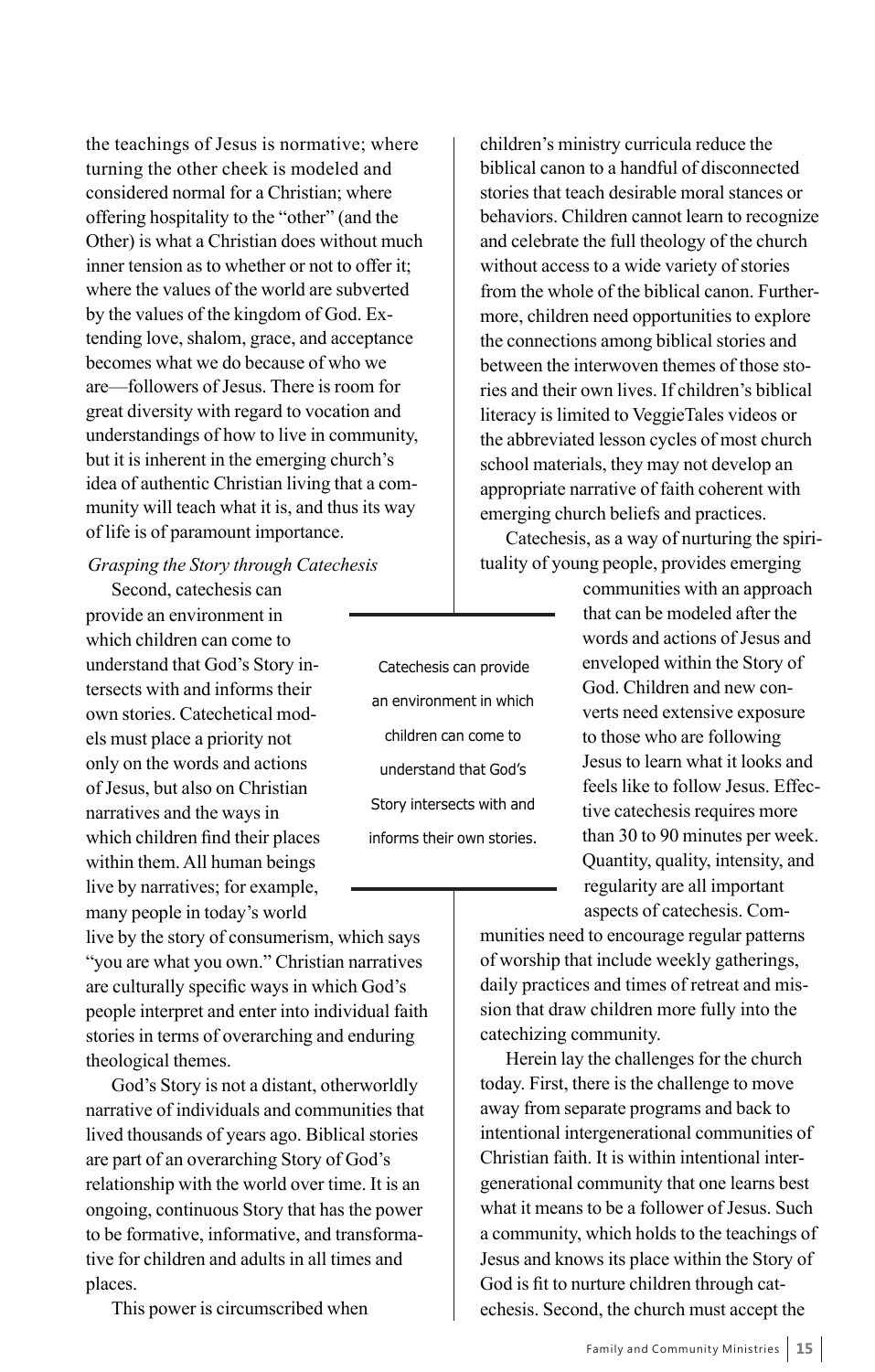challenge to define catechesis in such a way that it does not become just another program. In the end, "catechesis is more than a given approach to curriculum. It is a way of being the church" (Fitch, 2005, p. 224).

#### **Idea 3: Reinvigorate Rites of Passage**

Children and young people are in desperate need of rituals and celebrations that mark significant events in their lives. Although some such rituals exist, like baptism within the church, and graduation outside of the church, congregations can continue to develop and practice rites of passage that celebrate and mark significant moments along the precarious journey of growing up.

The omission of rites of passage in the lives of young people is not just an emerging church phenomenon. North American society

in general lacks celebratory rituals for significant life events. Christian ethicist Paul Ramsey (1979) observes:

> We are a civilization without "puberty rites," without "rites of passage," without rituals, ordeals, or vigils that the young must pass through to demonstrate that they can now be accepted as men and

women among the elders… So our youngsters have devised their own initiation ceremonies. For boys and girls, no longer being a virgin is one such rite of passage. For girls, getting pregnant is another ritual certification that they have attained, by rite, significance in their own right. This is

all pitiful and very sad. (pp. 10-11) Since Ramsey made this observation three decades ago, the situation has worsened. Some of the most popular movies among young people feature stories of pregnant teens and adolescents on a mission to have sex. Cathy Gulli (2008) suggests, "Unplanned pregnancy is now a pop-culture staple" (p. 40). As a result, the teen birth rate in the United States actually increased in 2006 for the first time in fifteen years (Gulli, 2008, p. 40)!

Emerging communities who wish to nurture their children and help them form an identity within the church can include rites of passage within the life of community. By doing so, the community of faith can become a place where people pause to thank God and celebrate the lives of children. Young people in such a congregation might grow up witnessing and participating in rituals that mark important passages like these: births and adoptions, baptisms, coming of age and church membership or commitment (at puberty), graduation from secondary school and college, moving, going to a new school, starting a new job, engagement and marriage,

> divorce, unemployment, disability, bereavement, or other major life disruptions, midlife and/or the empty nest (when the youngest child finished high school or college), retirement, recovery from major illness, and death. They would gradually realize that childhood transitions are just as important in the life of faith as are the passages of adulthood. They would know they are truly seen

and heard by the church.

Throughout the Bible, there is a recurring theme of God's love and welcome being bestowed on children (Csinos, 2007). In the Hebrew Bible, children were seen as a precious gift from God. In the New Testament, Jesus welcomes children into his arms and affirms their place in the kingdom of God. One way of continuing this biblical message of welcome and affirmation is by celebrating children's significant triumphs, efforts, and challenges along their journey through life.

## **IDEA 4: WORK FOR JUSTICE IN AN UNJUST WORLD**

Many of the current forms and models of children's Christian education and spiritual

into his arms and affirms their place in the kingdom of God.

Jesus welcomes children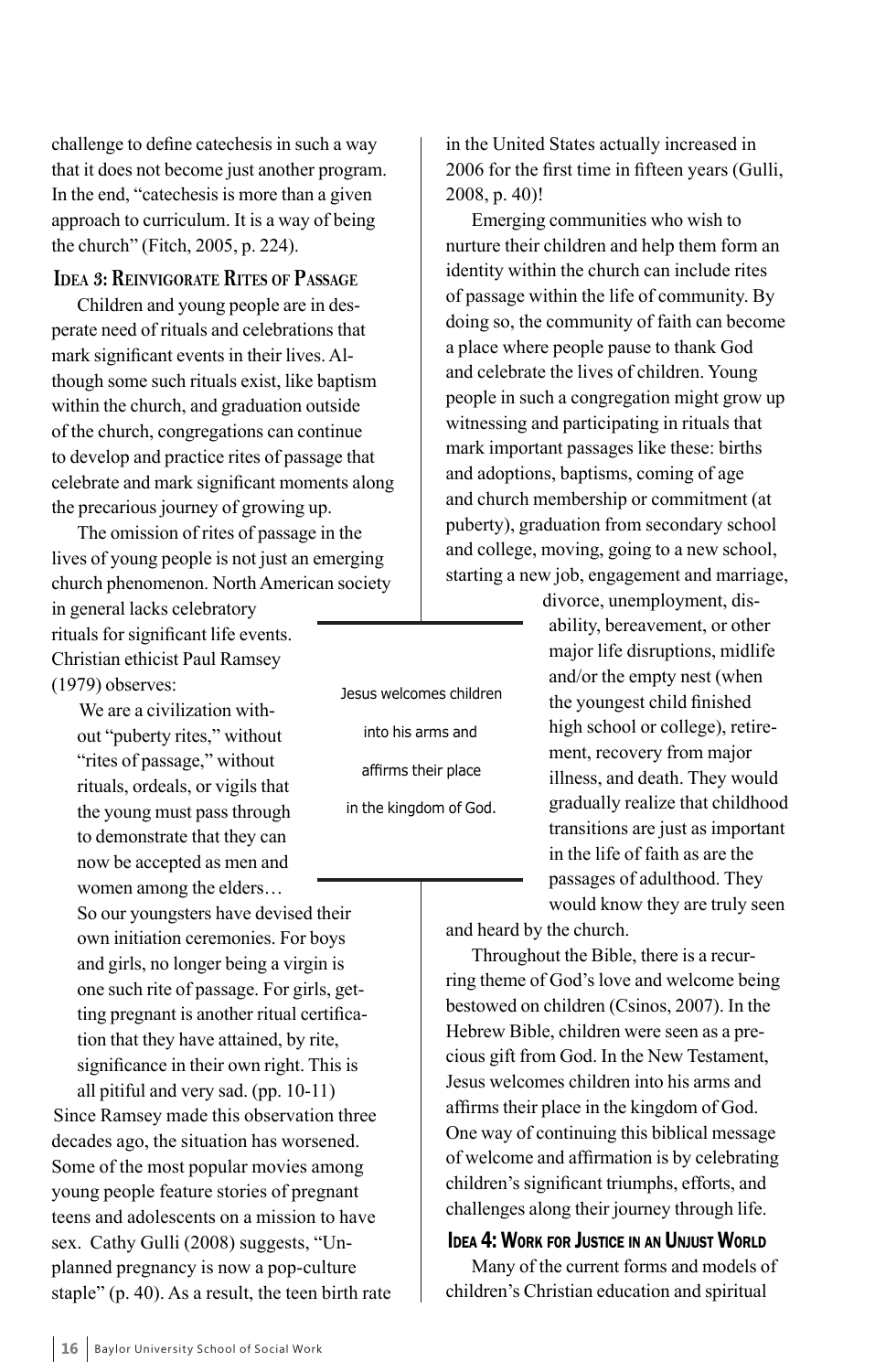formation have their roots in the American Sunday school movement of the early nineteenth century. Although this movement began as a response to poverty (especially among children), it focused solely on religious instruction once public schools opened (Lynn & Wright, 1971, pp. 14-15). In order to reach children without generating overwhelming conflicts or debates, the movement kept silent on most controversial issues. For example, in the 1830s and 1840s, "the large Sunday school agencies never gave much attention to the black population [and] they were usually silent on slavery itself and abolition" (Lynn & Wright, 1971, pp. 36- 37). Thus, for the past two hundred years,

children's religious education in Protestant America has been more attentive to moralistic religious instruction than social justice.

But as Bob Dylan (1964) once sang, "The times, they are a-changing." Many emerging faith communities are concerned with or-



phaned and impoverished children at home and around the world. They realize that the souls and the bodies of children are valuable in the eyes of God and in need of salvation (or liberation). As such, spiritual formation of children in emerging communities should be concerned with issues of social justice and advocacy for children whose common experiences include the injustices of war, famine, poverty, prostitution, and other manifestations of exploitation. After all, we live in a world in which 30,000 children die from preventable causes—like malnutrition and diarrhea—every single day (Couture, 2007, p. 3).

Nurturing all God's children means that emerging faith communities should be careful not to catch the "bless-me bug" (McLaren,

2004a, p. 96), a virus that causes people to focus solely on how their actions can build up themselves and their church. Rather, the emerging movement should be looking to catch the "bless-you bug," which infects individuals and congregations with Jesus' concern for the marginalized, oppressed, and poor. These people—the ones who were largely ignored by his society—were those to whom Jesus offered much of his attention. He proclaimed, "The Spirit of the Lord is on me, because he has anointed me to proclaim good news to the poor. He has sent me to proclaim freedom for the prisoners and recovery of sight for the blind, to set the oppressed free, to proclaim the year of the Lord's favor" (Luke 4:18-19 TNIV, emphasis ours). If our gospel is not good news to the poor, it is not the good news of Jesus. So those in need must be of special importance in our communities and in our formation of young people.

How then can emerging communities reach out to children who suffer from injustice, both inside and outside of the walls of churches? How are they to care for poor and oppressed children in our churches, neighborhoods, cities, countries, and world? Since there are many faces of poverty, oppression, and exploitation, it would be ludicrous for us to present a step-by-step "how to" guide for wiping out poverty. Rather, what we offer are two broad approaches that we believe are important for understanding and seeking to eliminate injustice in the lives of children.

## *Don't Just Pray About It*

Praying for the end of injustice in the world is widely practiced in emerging circles. Prayers offered by individual Christians, entire faith communities, and mass gatherings of the faithful are undoubtedly heard by God and are important ways of helping God's kingdom come. But prayer by itself is not enough. We agree with David Fitch (2005, p. 153), who wrote, "Prayer is good but empty if we separate it from social justice." It is important for those who wish to nurture children to do more than teach them to simply pray for justice; children also need to learn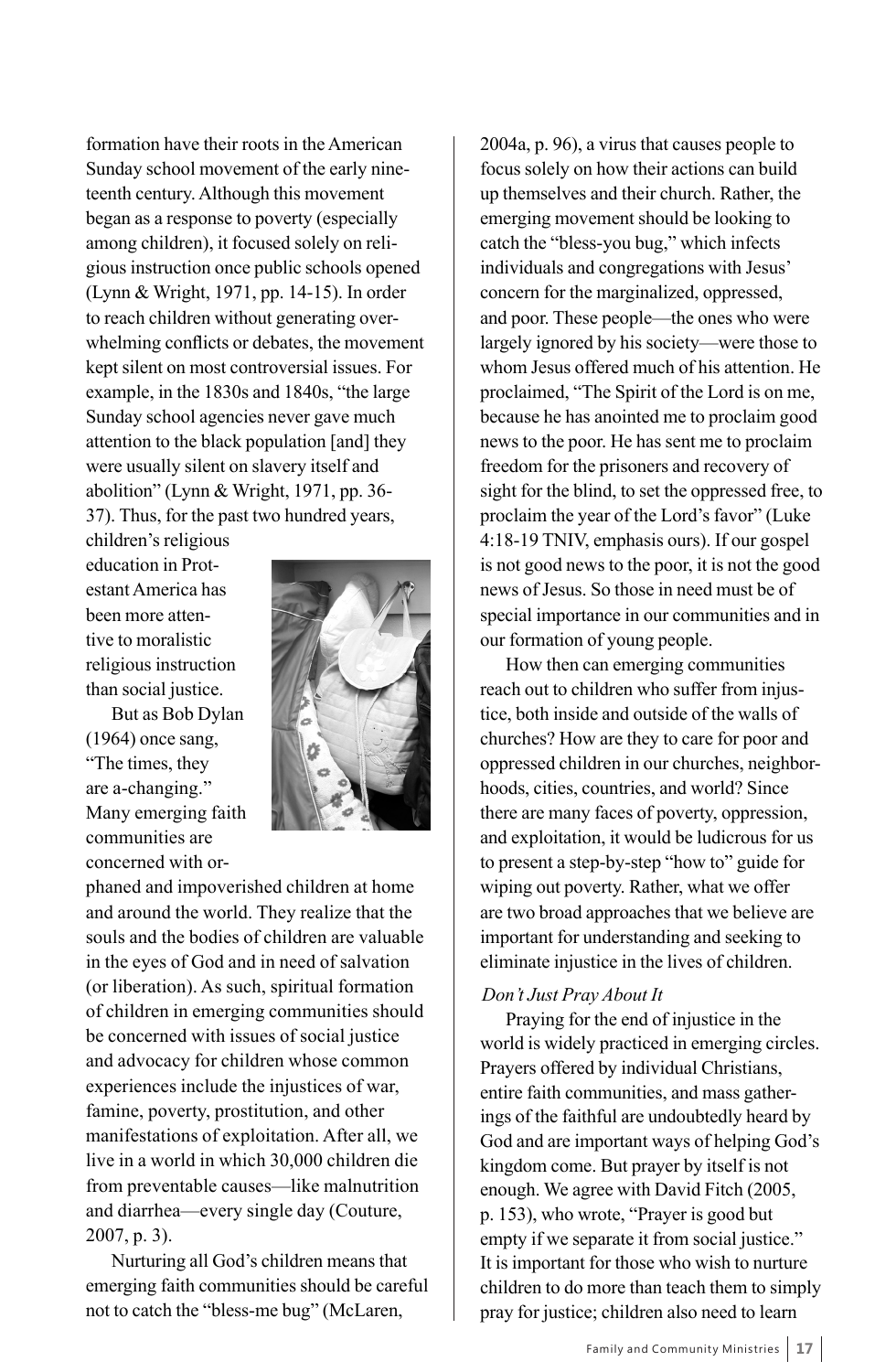how to embody their prayers by engaging in practices that bring justice for all children in a world of injustice.

Globally, children make up the largest and most vulnerable people group. In times of famine, war, disease, and hatred, children usually suffer more than anyone else. Just look at the statistics:

- Every year almost ten million children will die from preventable causes.
- An estimated 158 million children aged 5-14 are engaged in child labor—one in six children in the world (UNICEF, "Child Labour," para. 1). Many of the products made by these children are found in North American homes.
- There are hundreds of thousands child soldiers in the world, in both armed rebel groups and government forces (Human Rights Watch, "Child Soldiers," para. 1).
- Each year as many as 1.2 million children are trafficked, with many forced into child prostitution (UNICEF, "Child Trafficking," para. 1). In North America, almost 300,000 children under 18 years of age are sexually exploited (Estes & Weiner, 2001, pp. 11-12).
- Over 46 million Americans are without health insurance (Sider, 2007, p. 173), many of whom are single mothers and their children.
- At the age of seventeen, the average Black or Latino student in the U.S. reads at the same level as thirteen-year-old white Americans (Sider, 2007, p. 194).
- One in six children in the U.S. lives in poverty (Save the Children, "Child Poverty," para. 1).

These appalling statistics demonstrate that children are at the frontlines of injustices in our home nation and throughout the world. Therefore they ought to be at the forefront of the church's fight against injustice. As UNI-CEF ("Poverty Reduction") has stated:

Faith communities in the emerging movement need to step up, take responsibility for injustice, and actively fight for the rights of children worldwide.

Breaking this cycle of poverty depends on investments by governments, civil society and families in children's rights and wellbeing, and in women's rights. Spending on a child's health, nutrition, education, and social, emotional and cognitive development, and on achieving gender equality, is not only an investment in a more democratic and a more equitable society, it is also an investment in a healthier, more literate and, ultimately, more productive population. Investing in children is morally the right thing to do. (para. 3)

Faith communities in the emerging movement need to step up, take responsibility for injustice, and actively fight for the rights of

> children worldwide. When they do so with, and on behalf of, their own children, they both model the value of social justice and bring all children closer to life in God's just and peaceable kingdom.

## *See the Tears in their Eyes*

In order to truly engage in ministries which release the oppressed from poverty, disease,

and harmful systems and power structures, "we must be prepared to look at the tears of the oppressed" (Frost, 2006, p. 263). In this regard, we should not consider the spiritual formation of our children complete until we have inducted them into a way of life that includes those with special needs, and live such a life ourselves.

Shane Claiborne (2000) says the tragedy of rich American (and we could expand to Western) Christians today is not that they "do not care about the poor, but that they do not know the poor" (11). Adults, with their children, need to find ways to engage in regular contact with those who are poor, oppressed, suffering, or disabled. It is not enough to embark on a short-term mission trip during which little personal contact takes place with those who are being "ministered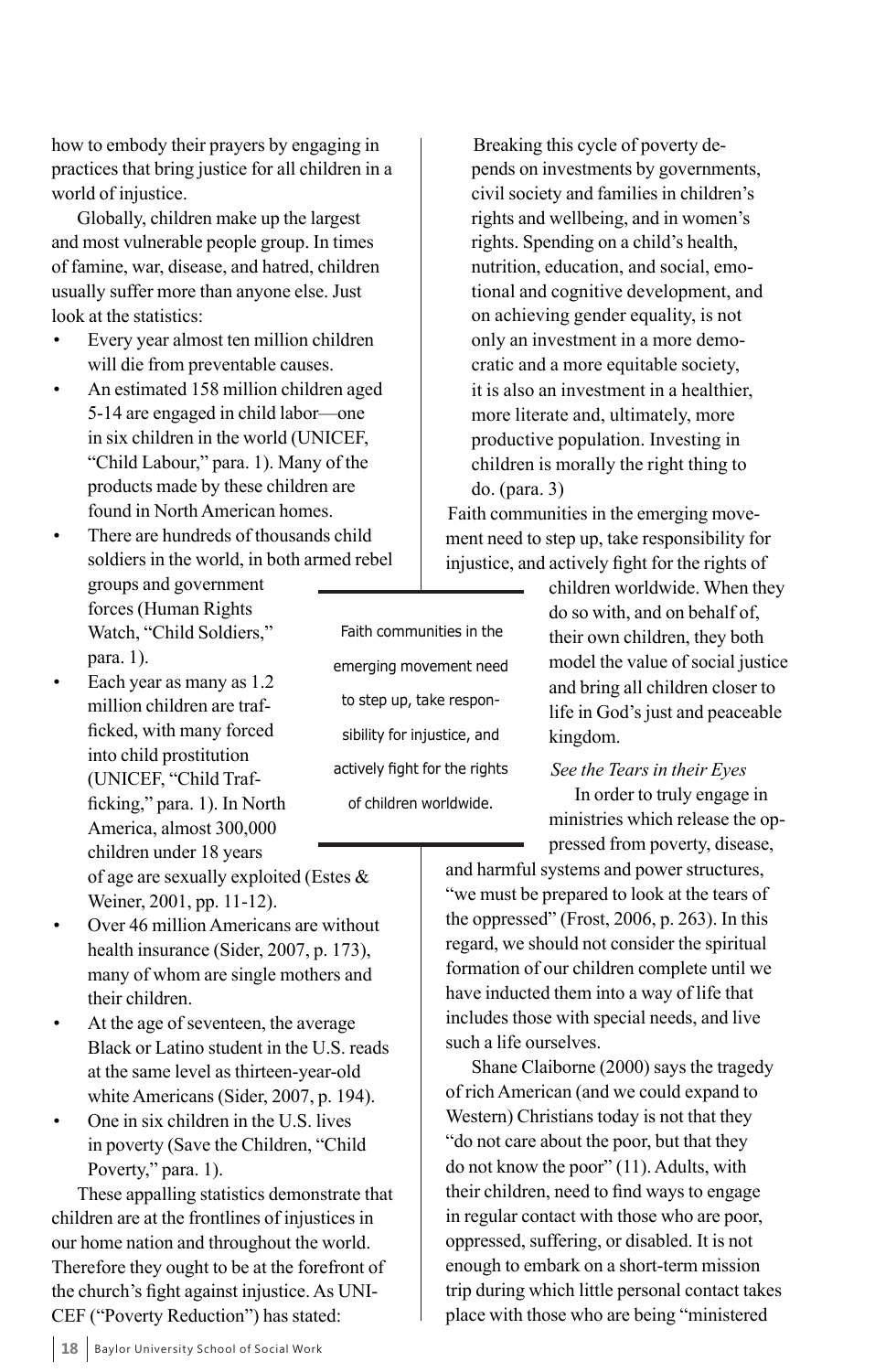to," and patronizing impulses are reinforced. And we do not need to travel across the globe to witness desperate poverty—we only need to walk to the ghettos and projects in our own cities. With this in mind we need to imagine ways that preschool, elementary, middle, and high school children, as well as young adults, are connected with the poor and oppressed in a personal way at deepening levels of intensity. For example, a suburban preschool child might begin with her family sponsoring a child in Africa. In her elementary years, she might experience a summer exchange program with Native American children, leading to an inner-city immersion in middle school, followed by spending a summer among the urban poor in high school. Or a family might affiliate with a single helping organization, such as Habitat for Humanity, and involve their children first in limited contact activities (fundraising, food contributions), then at a moderate level (landscaping and words of support), and finally in full engagement (building alongside family members). This investment in a child's spiritual, social, and missional education would probably have a greater return than many other investments in religious education.

In Just Generosity (2007), Ron Sider states, "[I]f we do not imitate God's concern for the poor, we are not really God's people—no matter how frequent our worship or how orthodox our creeds" (p. 70). One of the marks of a true disciple of Christ and child of God is a love and concern for the poor, oppressed, and marginalized that goes beyond mere charity. To truly love our oppressed neighbors, it is important to take the time to get to know them, understand their situations, and work with them to overcome their oppression and poverty. This is the type of action that Paulo Freire (2007) called for when he said "Revolutionary leaders cannot think without the people, nor for the people, but only with the people" (p. 131, emphasis original). Children grow in faith when they think and act with those who suffer injustice and oppression.

Harvard psychologist Robert Coles (1997) has noted that "children add up, imitate, file away what they've observed" (p. 7); they learn by watching and listening to adults. If we want them to help form a world of justice, we cannot simply preach to our children about God's concern for the poor; we need to be willing to get our hands dirty as we actively pursue peace and justice with our children by our sides. Only then will they be able to truly know the immense value of those who are oppressed and the great importance of working for justice in an unjust world.

## Conclusion: Companions on the Journey

Throughout the Christian church, people are beginning to feel that things are changing. Whatever labels one might use to distinguish and describe this movement, something is undeniably happening: a new kind of Christianity (or perhaps a recovery of an older Christianity, or a combination of both the old and new) is emerging. Yet as people experience these changes and seek to be refreshed by them, children are being left behind.

In this paper, we have begun to explore ways that this new, emerging Christian culture can nurture and form children into authentic disciples of Christ. While the four ideas we present—inclusion, catechesis, rites of passage, and justice-seeking—are not exclusive methods for forming the faith identity of children, we believe they are consistent with the values and practices of the emerging church movement.

None of these four ideas stands alone from the other three. Rather, they continually intersect and overlap with one another, even to the point where it is difficult to distinguish where one ends and the other begins. Rites of passage have a key role within practices of catechesis and, like catechesis, they require children to be included within the wider faith community. Such inclusion is intricately linked with justice, for, as Ron Sider (2007) has noted, "Justice includes helping people return to the kind of life in community that God intends for them" (p. 72). Justice requires catechesis and rites of passage, for as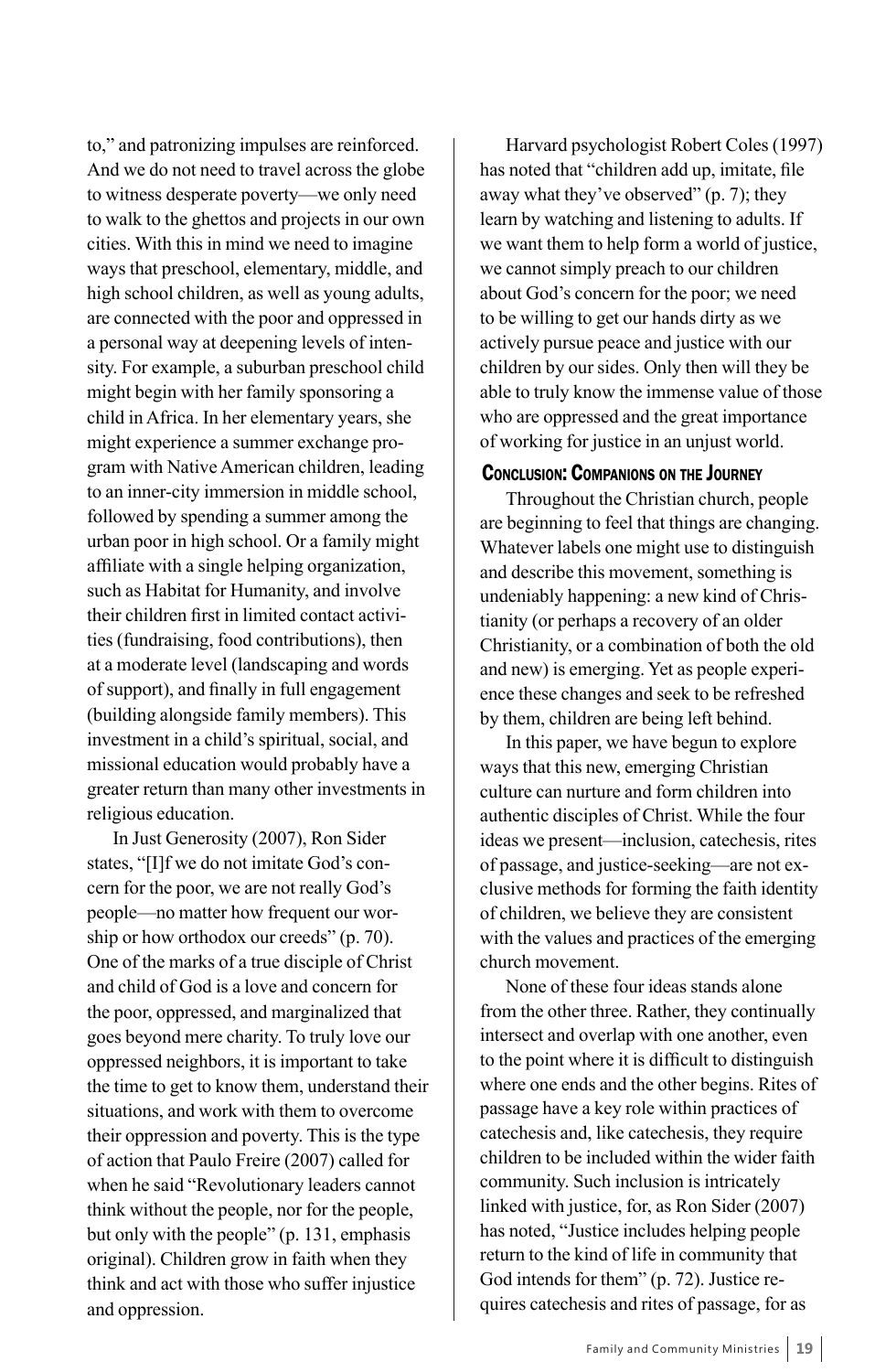Marva Dawn (2003) has noted: "Without that mentoring [of catechumenal practices]… persons cannot be trained to 'live' their focal concerns" (p. 84) of justice-seeking and peacemaking. The approaches that we have presented require one another. By adopting all four foci as part of a holistic religious education ministry, emerging communities of faith can nurture children who love God and passionately desire to follow the way of Jesus.

"Jesus has taught us that the way to know what God is like is not by determining our philosophical boundary conditions/ definitions/delineations before departing, but rather the way to know is by embarking on an adventure of faith, hope, and love, even if you don't know where your path will lead" (McLaren, 2004b, pp. 184-185). Our job is not simply to fill the minds of children with facts about God and the Bible. The task before us is to walk with children as we together seek to love God and fellow human beings more and more each day. While at times we may lead children along the path, we can also open ourselves to their leadership along this spiritual journey. After all, "the kingdom of God belongs to such as these" (Mark 10:14, TNIV).

#### **References**

- Beckwith, I. (2010). *Formational children's ministry: Shaping children using story, ritual, and relationship.* Grand Rapids: Baker.
- Beckwith, I. (2004). *Postmodern children's ministry: Ministry to children in the 21st century.* Grand Rapids: Zondervan.
- Bushnell, H. (1888). *Christian nurture.* New Haven: Yale University Press.
- Claiborne, S. (2000) *Downward mobility in an upscale world.* The Other Side 36 (6), 11-15.
- Clark, M. H. (1975). *Where are the children?* New York: Simon and Schuster.
- Coles, R. (1997). *The moral intelligence of children: How to raise a moral child.* New York: Penguin Putnam.
- Couture, P. D. (2007). *Child poverty: Love, justice, and social responsibility.* St. Louis: Chalice.
- Csinos, D. (2007). *The biblical theme of welcoming children.* McMaster Journal of Theology and Ministry 8, 97-117.
- Dawn, M. J. (2003). *Unfettered hope: A call to faithful living in an affluent society.* Louisville: Westminster John Knox.
- Dylan, B. (1964). *The times they are a-changin'.* On The times they are a-changin' [Record]. New York: Columbia Records.
- Estes, R. J. & Weiner, N. A. (2001). *The commercial exploitation of children in the U.S., Canada and Mexico.* Retrieved July 30, 2008, from http://www.sp2. upenn.edu/~restes/CSEC\_Files/ Exec\_ Sum\_020220.pdf
- Fitch, D. E. (2005). *The great giveaway: Reclaiming the mission of the church from big business, parachurch organizations, psychotherapy, consumer capitalism, and other modern maladies.* Grand Rapids: Baker.
- Freire, P. (2007). *Pedagogy of the oppressed*, 30th anniversary edition. New York: Continuum.
- Frost, M. (2006). *Exiles: Living missionally in a post-Christian culture*. Peabody, MA: Hendrickson.
- Groome, T. H. (2002). *Religious education and catechesis: No divorce, for the children's sake.* The Furrow 52 (11), 587-596.
- Groome, T. H. (1980). *Christian religious education: Sharing our story and vision.* San Francisco: HarperSanFrancisco.
- Gulli, C. (2008, January 28). *Suddenly Teen Pregnancy is Cool?* Maclean's, 40-44.
- Human Rights Watch. (n.d.). *Child soldiers.* Retrieved July 30, 2008, from http://hrw. org/ campaigns/crp/index.htm
- Lynn, R. W. and Wright, E. (1971). *The big little school: Sunday child of American Protestantism.* New York: Harper and Row.
- McLaren, B. D. (2005). *The last word and the word after that: A tale of faith, doubt, and a new kind of Christianity.* San Francisco: Jossey-Bass.
- McLaren, B. D. (2004a). *Bless this house?: Why efforts to renew the church are often misguided.* Leadership 25 (3), 96.
- McLaren, B. D. (2004b). *A generous orthodoxy.* Grand Rapids: Zondervan.